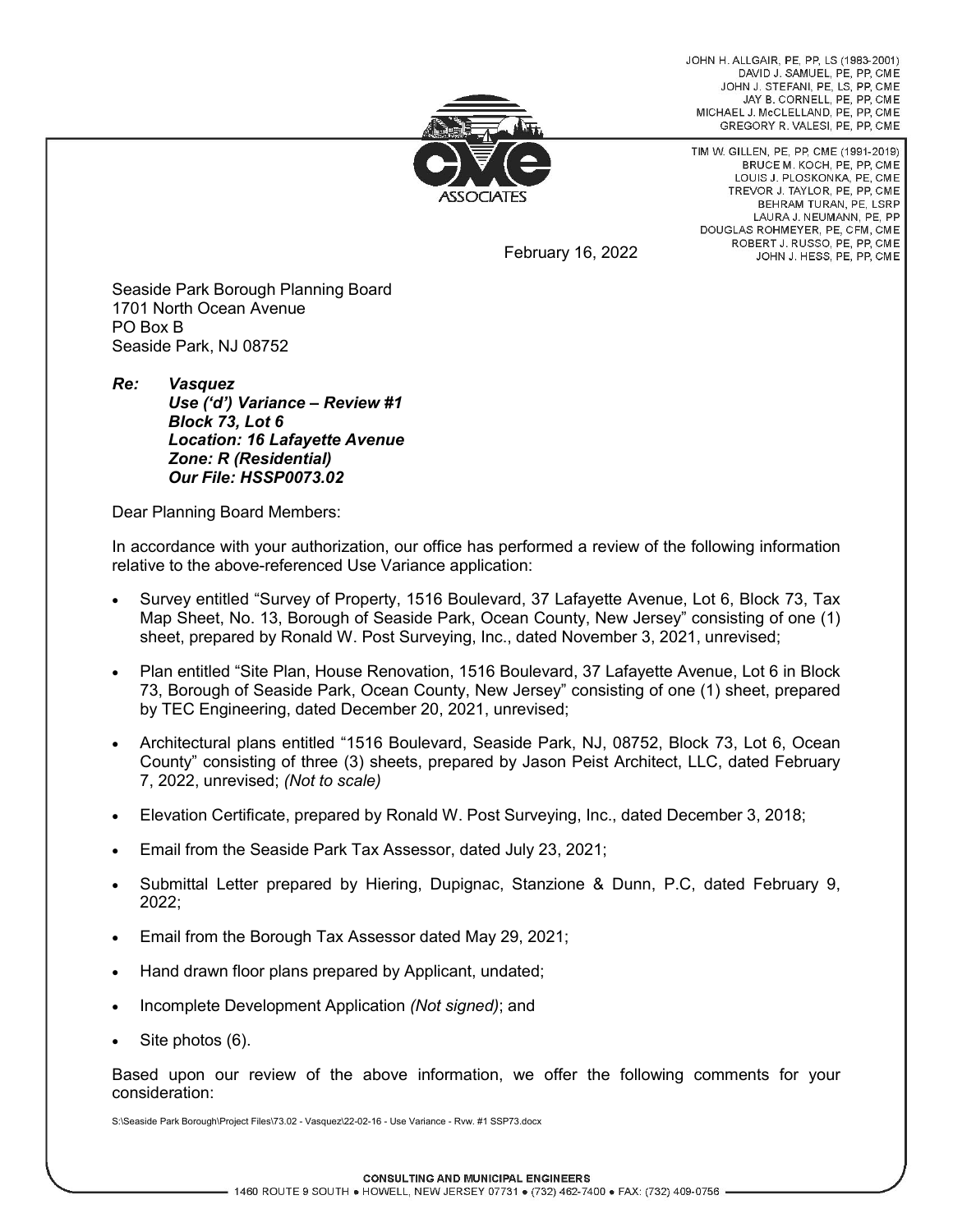

Seaside Park Planning Board February 16, 2022 Re: Vasquez **During the Second Control Control** Court File No. HSSP0073.02 Use ('d') Variance – Review #1 Page 2

## 1. Property Description

The subject property is a corner lot indicated to contain 4,020 SF within an R Zone District and provides 100.5 feet of road frontage along the south side of Lafayette Avenue and 40 feet of road frontage along the east side of Boulevard. The property currently contains a one-story single-family residential dwelling, two-story multi-family (3 Units) residential dwelling, and associated improvements including but not limited to a concrete/gravel driveway, concrete patio, wood deck, wood landing with steps, and fencing.

The Applicant is proposing to convert the existing multi-family dwelling into a single-family dwelling; no modifications are proposed to the existing single-family dwelling. The existing wood landings with steps along the easterly (rear) side of the multi-family dwelling will be removed and replaced with a new wood landing with steps. In addition, the existing basement within the multifamily dwelling is proposed to be filled to elevation 7.7 and utilities raised to an elevation of 8.0.

## 2. Surrounding Uses

Properties surrounding the subject property are similarly zoned R (Residential).

3. Zoning Compliance

The subject property is situated within an R Zone District. The table below summarizes the bulk measures and zone requirements for the property. (*Note: The existing eastern single-family dwelling will be herein identified as Building A and the existing multi-family dwelling proposed to be converted to a single-family dwelling as Building B)*

| <b>DESCRIPTION</b>                  | <b>REQUIRED</b>                 | <b>EXISTING</b>                              | <b>PROPOSED</b>                            |
|-------------------------------------|---------------------------------|----------------------------------------------|--------------------------------------------|
| Minimum Lot Area                    | $5,000$ sf                      | $4,020$ s.f.                                 | 4,020 s.f. $(EC)$                          |
| Minimum Lot Depth                   | Corner Lot 50 feet &<br>25 feet | 100.5 feet & 40 feet                         | 100.5 feet & 40 feet                       |
| Minimum Front Setback - (Boulevard) | 15 feet                         | $0.2$ (EC) Bldg B                            | $0.2$ (EC) Bldg B                          |
| Minimum Front Setback - (Lafayette) | 15 feet                         | $-1.9$ feet (EC) Bldg A<br>$0.8$ (EC) Bldg B | $-1.9$ feet (EC) Bldg A<br>4.0 (EC) Bldg B |
| Minimum Side Setback                | 4.02 feet                       | $-0.2$ feet (EC)                             | $-0.2$ feet (EC)                           |
| Minimum Side Setback Combined       | 12.06 feet                      | 3.73 feet (EC)                               | 3.73 feet (EC)                             |
| Maximum Lot Coverage by Building    | 40%                             | 42.5%                                        | 42.5% (EC)                                 |
| Maximum Floor Area Ratio            | $90\%$                          | ±63.5%                                       | ±59.6%                                     |
| Maximum Impervious Lot Coverage     | 60%                             | $±59.4\%*$                                   | $±59.4\%*$                                 |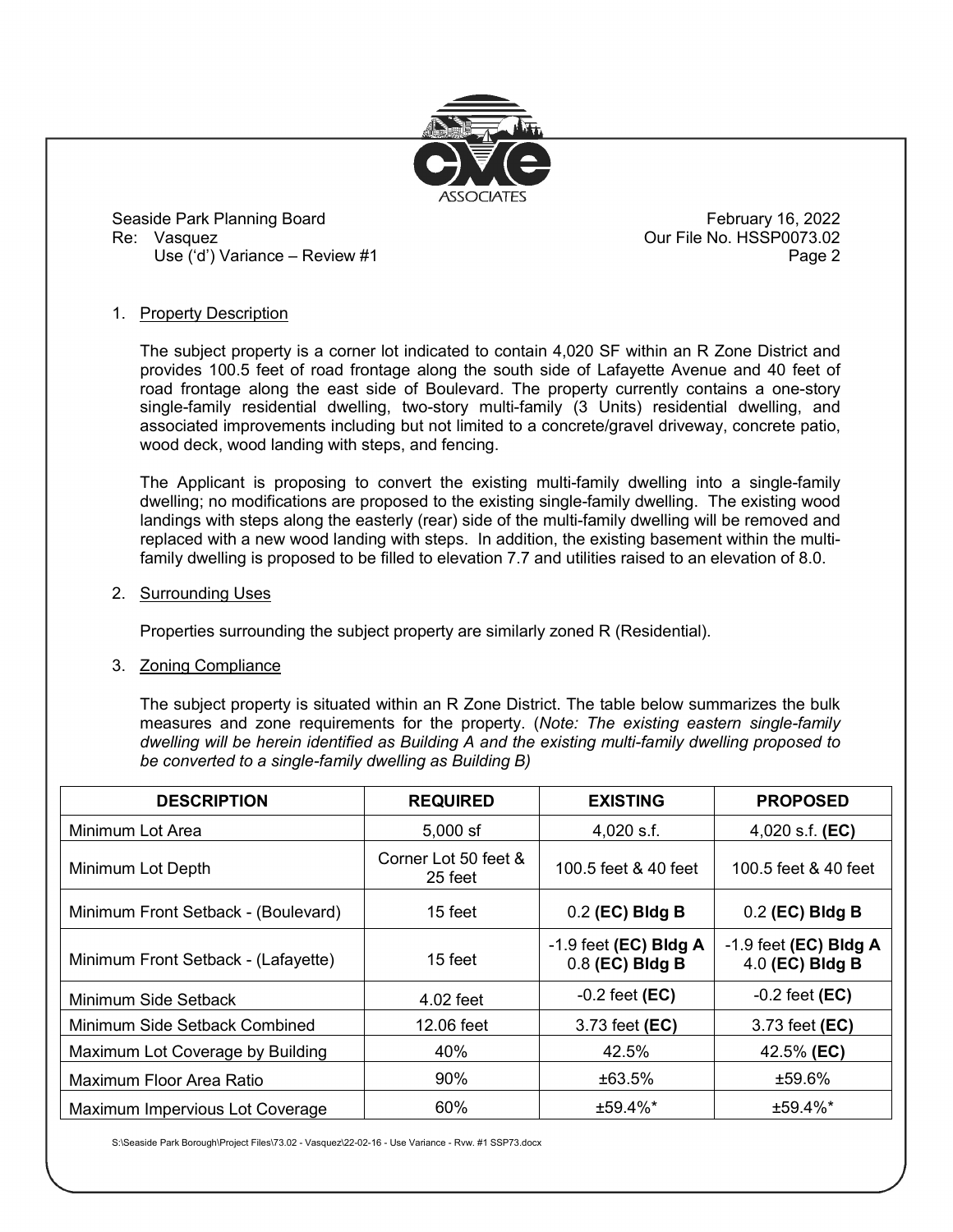

Seaside Park Planning Board February 16, 2022 Re: Vasquez **Calculation Contract Contract Contract Contract Contract Contract Contract Contract Contract Contract Contract Contract Contract Contract Contract Contract Contract Contract Contract Contract Contract Contract** 

Use ('d') Variance – Review #1 Page 3

| <b>DESCRIPTION</b>          | <b>REQUIRED</b>   | <b>EXISTING</b>      | <b>PROPOSED</b>      |
|-----------------------------|-------------------|----------------------|----------------------|
| Maximum Building Height (A) | 3-story / 31 feet | 2-story / 28.41 feet | 2-story / 28.41 feet |
| Maximum Building Height (B) | 3-story / 31 feet | 1-story / 16.35 feet | 1-story / 16.35 feet |

**(EC)** – Existing Condition **(V)** – Variance Required

\* – Excluding wood deck area. Applicant shall confirm ground cover beneath and details of proposed exterior stair.

The Applicant has requested variances and/or design waivers for the following with this application:

a. *Section 200-50* – No lot in the Residential Zone shall have erected upon it more than one principal permitted use, whereas two (2) detached single-family dwellings are proposed on the subject lot.

It appears that the following existing condition nonconformities would remain pertinent to the site:

- a. *Section 200-40.E* No fence shall be erected in the public right-of-way under any circumstance, whereas an existing 3.5-foot wood fence is shown to remain within the Boulevard and Lafayette Avenue right-of-way.
- b. *Section 200-67.E***(1)(c)[1]** The minimum lot area required is 5,000 square feet, whereas 4,020 square feet is shown to remain.
- c. *Section 200***-67.E(1)(c)[4]** The minimum front yard setback required is 15 feet, whereas the entry stairs to Building A encroaching approximately 1.9 feet into the Lafayette Avenue right-of-way is shown to remain. There are several additional front yard encroachments along both frontages.
- d. *Section 200***-67.E(2)(a)** The minimum side yard setback required is 4.02 feet, whereas an encroachment to -0.2 feet is shown to remain at Building A.
- e. *Section 200***-67.E(4)** The maximum building coverage permitted is 40%, whereas approximately 42.5% is shown to remain.
- f. *Section 200***-67.E(9)(c)** Only one (1) curb cut per building lot, whereas two (2) curb cuts are shown to remain.
- 4. The Applicant has provided sufficient information in accordance with Ordinance Section 200- 73.A.(10). Accordingly, we recommend that the application be deemed **complete** at this time, and we estimate that the following fees are required: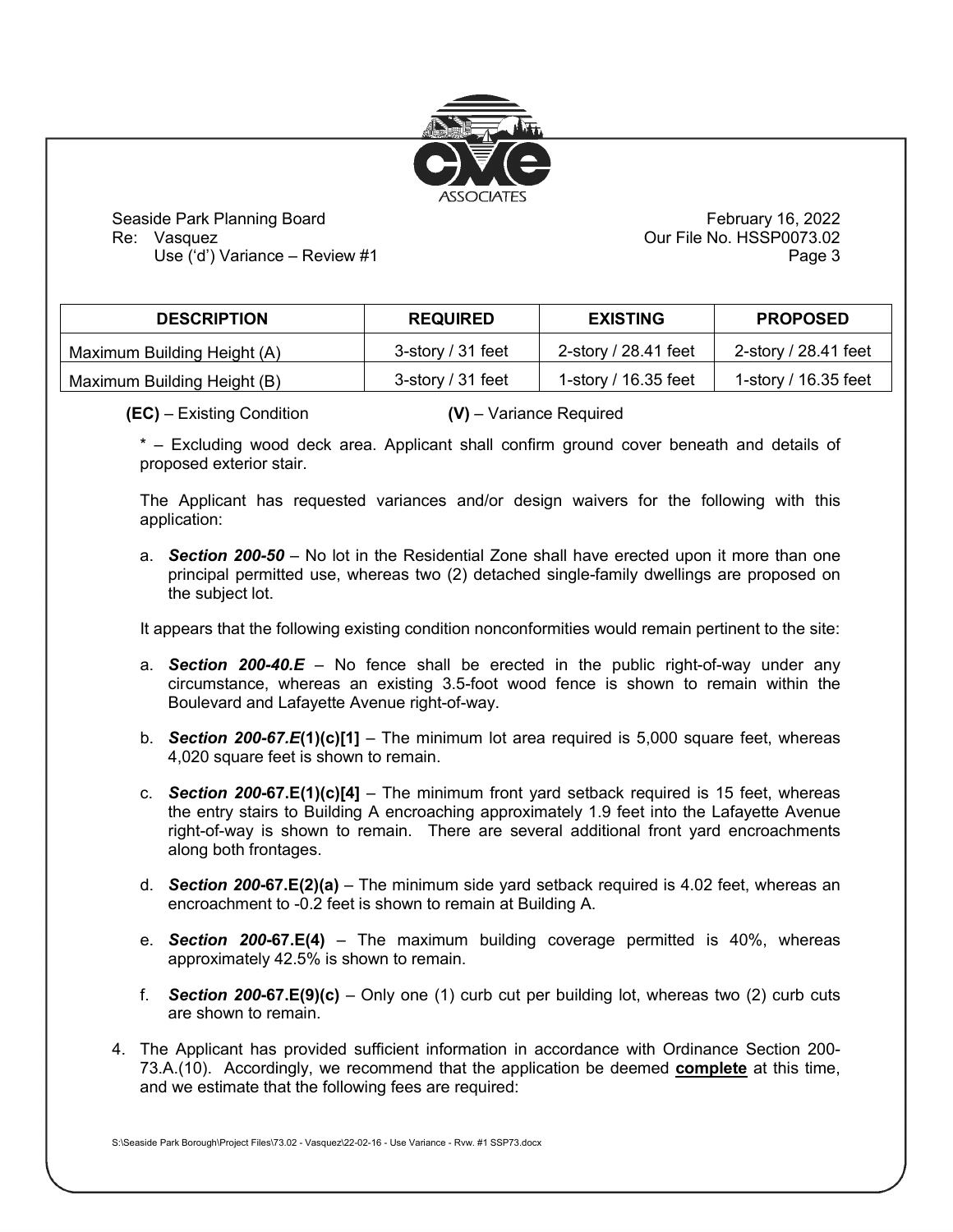

Seaside Park Planning Board February 16, 2022 Re: Vasquez **Calculation Course of the Calculation Course Course Course Our File No. HSSP0073.02** 

Use ('d') Variance – Review #1 Page 4

# a. *Nonrefundable Application Fees:*

| <b>Ordinance Section</b> |                                 |          |
|--------------------------|---------------------------------|----------|
| $200-11B(2)$             | <b>Request for Use Variance</b> | \$520.00 |
| $200-11B(2)$             | Request for Hardship Variance   | \$280.00 |
|                          | Subtotal:                       | \$800.00 |

# b. *Professional Services Escrow Fees:*

### **Ordinance Section**

|            | Subtotal:                       | \$1,840.00 |
|------------|---------------------------------|------------|
| 200-11B(2) | Request for Hardship Variance   | \$690.00   |
| 200-11B(2) | <b>Request for Use Variance</b> | \$1,150.00 |

We recommend the Borough collect \$800.00 in nonrefundable application fees and \$1,840.00 in professional services escrow fees from the Applicant prior to deeming the application complete.

- 5. The Applicant should be prepared to discuss the following issues with the Board:
	- a. Reasons supporting the granting of required variances and/or design waivers and continuance of existing condition nonconformities, including but not limited to the lot, area, lot depth, front yard setback, side yard setback and building coverage.
	- b. Applicant should discuss and clarify how the proposed interior modifications would result in a decrease in floor area.
	- c. Applicant should verify the site is actively/currently being used as a multi-family use.
	- d. The property is located within an AE-7 and AE-8 FEMA Flood Zone. The Applicant should discuss compliance with regulations regarding same. Further, the Applicant should discuss whether the proposed development meets the definition of substantial improvements per Borough Code.
	- e. No grading modifications appear to be proposed. The stormwater management of the property, as well as any flood damage prevention measures should be reviewed with the Board. Applicant should specially discuss roof leaders, downspout locations, flood vent locations and the ground floor wall material.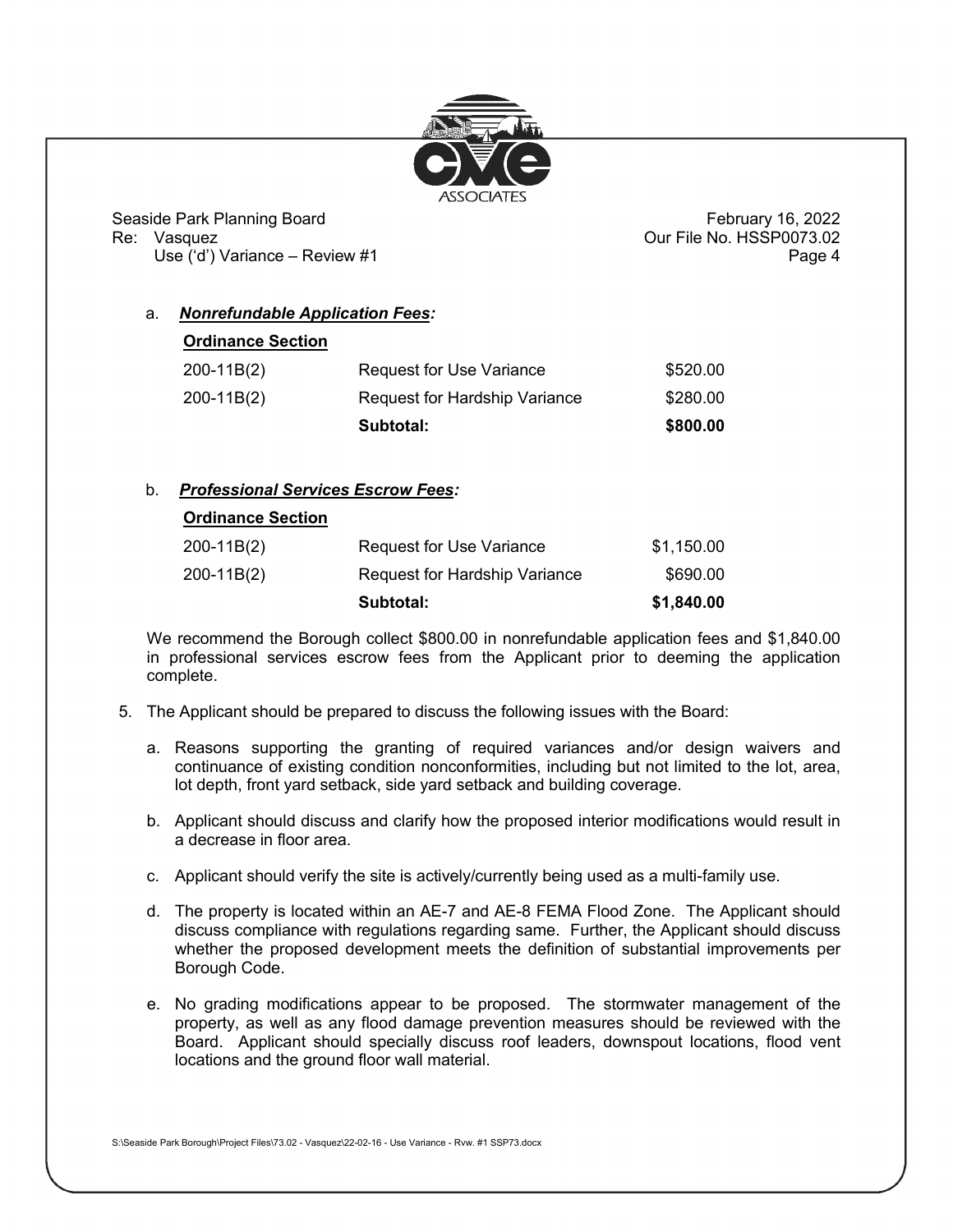

Seaside Park Planning Board February 16, 2022 Use  $(4)$  Variance – Review #1

Our File No. HSSP0073.02<br>Page 5

Additionally, the applicant should discuss any proposed mitigation to offset exceeding the maximum allowable building coverage, while approaching the limit of lot coverage on an undersized lot with severable setback violations.

- f. Applicant should review the Elevation Certificate for the benefit of the Board. In addition, the Applicant's Engineer should discuss the need to provide an updated Elevation Certificate should the application be approved.
- g. Applicant should confirm number of bedrooms in the existing dwelling and the number of proposed bedrooms and single-family use within the modified dwelling. Applicant should verify the proposed number of parking spaces and confirm it complies with both RSIS and Borough requirements for the single-family dwellings on the subject property.
- h. Applicant should discuss the existing and proposed access to each attic space.
- i. Applicant should provide testimony regrading the existing deck at the existing single family dwelling, specifically addressing the height off ground, material, presence of railings or roof, and location relative to lot line.
- j. The site plan depicts two (2) parking spaces outside the limit of the existing concrete and gravel driveway. It appears that the existing driveways need to be expanded to accommodate this parking. If a driveway expansion is proposed, additional variance relief would appear to be required for exceeding the maximum permitted lot coverage. Applicant should provide testimony regarding same.
- k. The Applicant should discuss the ground cover in the areas where the existing landings and steps are proposed to be removed. In addition, the ground cover beneath the wood deck and wood landings should be clarified.
- l. A signed copy of the development application should be provided.
- m. Full size architectural plans, printed to scale, should be provided.
- n. Current site photos of entire lot should be provided.
- o. Any permits/approvals required by any outside agencies, the Applicant shall address the Board regarding the status of all outside agency approvals and copies of same shall be forwarded to this office.
- 6. Based on our review, the Plans should be revised as follows:
	- a. We note that there is a minor inconsistency between the architectural plan and FAR calculations on the site plan for the subject property. Same should be revised for clarity/consistency.